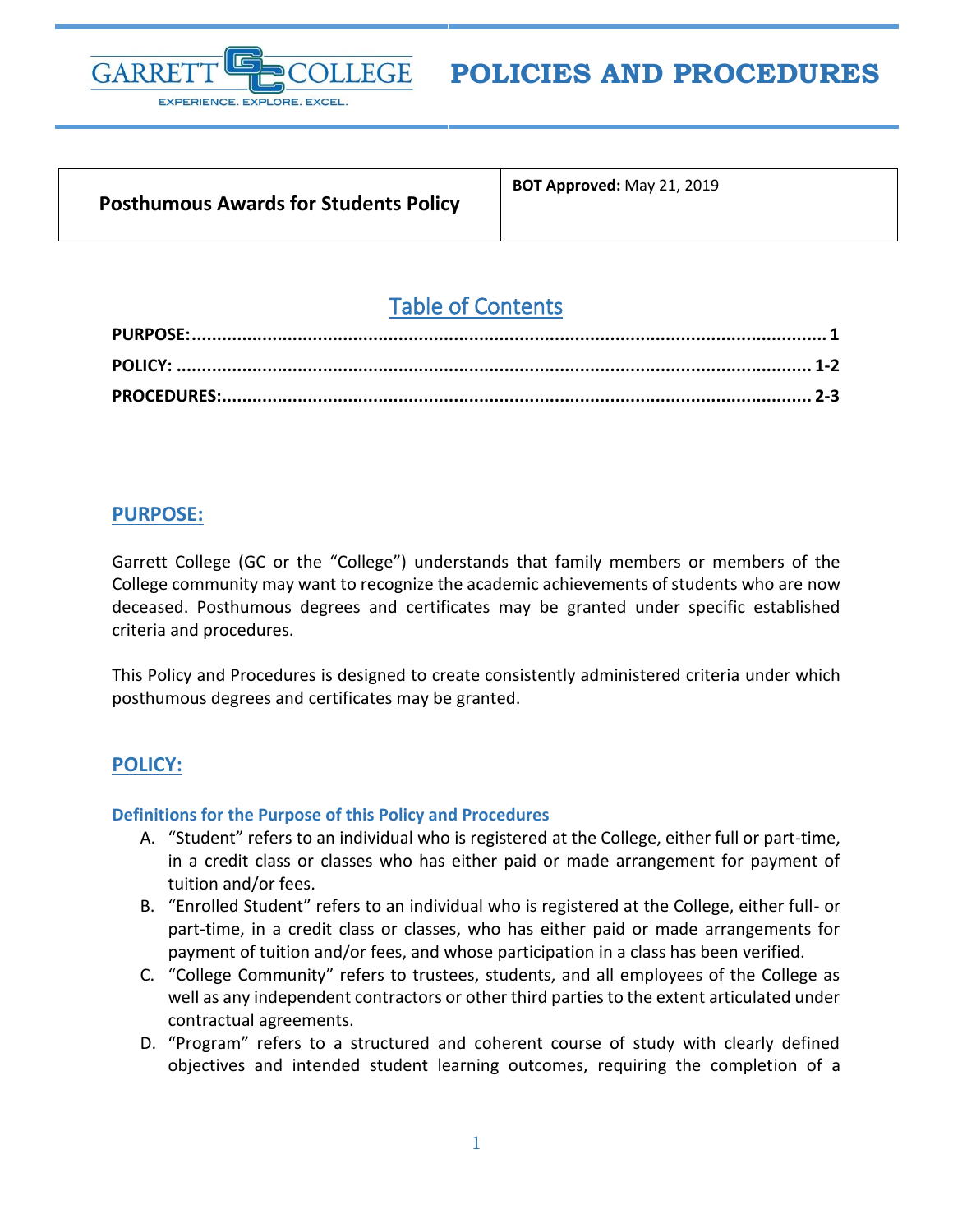specified number of course credits from among a prescribed group of courses, which leads to the award of a certificate or degree.

#### **Criteria for Awarding a Posthumous Degree or Certificate**

EXPERIENCE. EXPLORE. EXCEL.

- A. The deceased student must be currently enrolled at Garrett College or enrolled within the previous semester (fall or spring) at time of death.
- B. The student must have been in good academic and financial standing with the College at the time of his/her death.
- C. The student must have completed at least 75% of the credit hour requirements of a GC program.
- D. Exceptions to above listed criteria may include, but are not limited to:
	- a. An interruption by injury, illness, deployment, etc., in the student's continuous enrollment.
	- b. Serving in the armed forces.

#### **Conferral and Presentation of a Degree or Certificate**

A posthumous degree or certificate will customarily be conferred at the next scheduled commencement ceremony and presented to a member of the student's family or his/her representative. Families who choose to attend commencement will be assigned reserved seating. The commencement program will note that the degree or certificate was presented posthumously.

#### **Exceptions**

GARRE

Exceptions to this Policy and Procedures may be considered in special cases, with support of the Chief Academic Officer (CAO), the Chief Student Affairs Officer (CSAO), and the approval of the President.

# <span id="page-1-0"></span>**PROCEDURES:**

- A. Any member of the College community or family of the deceased may recommend a student who meets the policy criteria for awarding a posthumous degree or certificate. If the request for consideration is initiated by someone who is not a member of the family of the deceased, the requestor must obtain written approval from the student's family.
- B. The request for consideration of the posthumous degree or certificate must be submitted in writing to the Office of Academic Affairs within twelve (12) months of the student's death.
- C. The Chief Academic Officer (CAO) or his/her designee meets with the Registrar to verify that the criteria for granting the posthumous degree or certificate have been met.
- D. The CAO meets with the President for final approval of the degree or certificate.
- E. The CAO or designee notifies requestor of final disposition.
- F. If posthumous award is approved:
	- a. The CAO or designee: